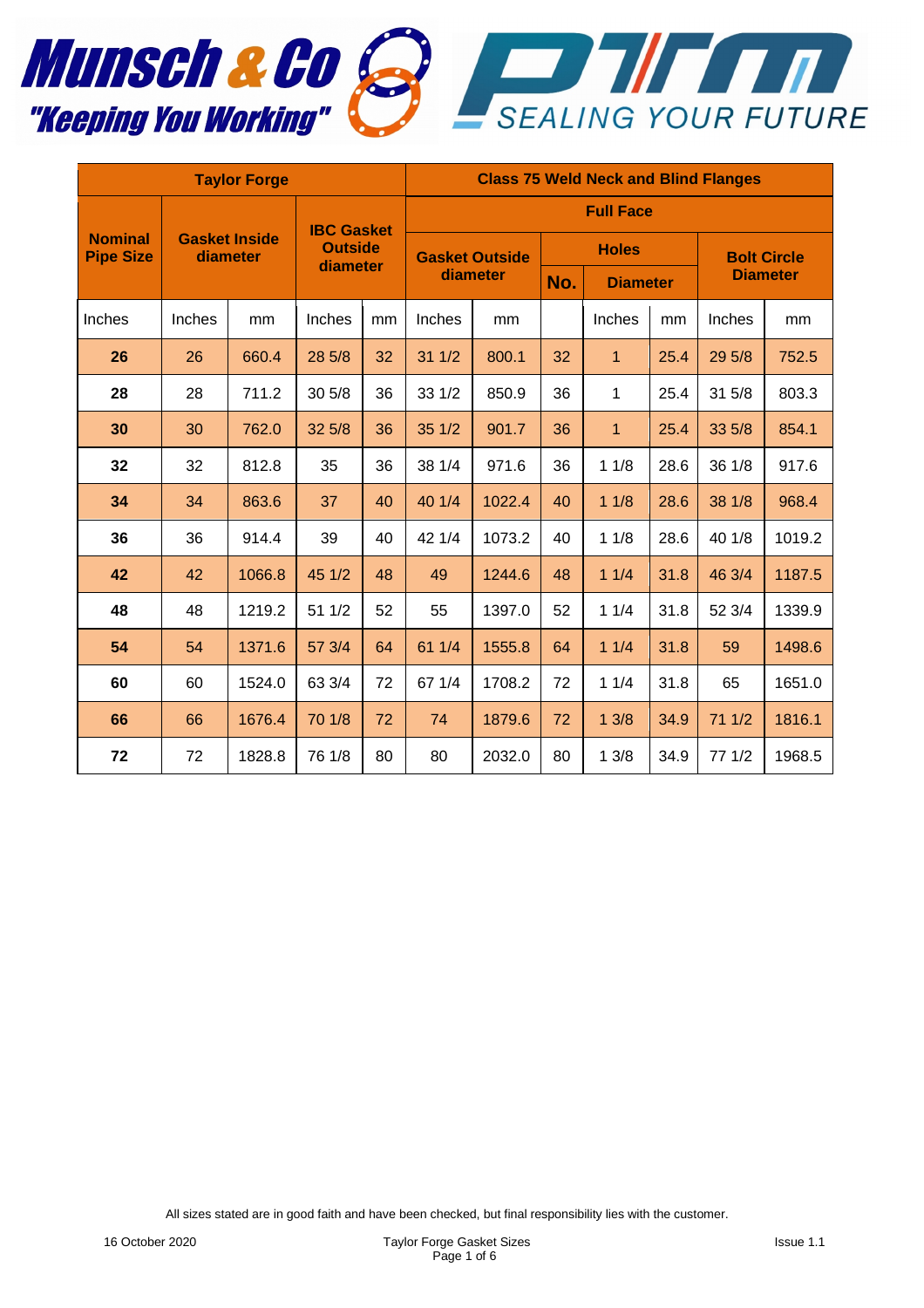

| <b>Taylor Forge</b>                |                                  |        |                            |                   | <b>Class 75 Slip on Flanges</b>   |                  |              |                 |      |                    |        |  |  |  |
|------------------------------------|----------------------------------|--------|----------------------------|-------------------|-----------------------------------|------------------|--------------|-----------------|------|--------------------|--------|--|--|--|
|                                    | <b>Gasket Inside</b><br>diameter |        |                            | <b>IBC Gasket</b> |                                   | <b>Full Face</b> |              |                 |      |                    |        |  |  |  |
| <b>Nominal</b><br><b>Pipe Size</b> |                                  |        | <b>Outside</b><br>diameter |                   | <b>Gasket Outside</b><br>diameter |                  | <b>Holes</b> |                 |      | <b>Bolt Circle</b> |        |  |  |  |
|                                    |                                  |        |                            |                   |                                   |                  | No.          | <b>Diameter</b> |      | <b>Diameter</b>    |        |  |  |  |
| Inches                             | Inches                           | mm     | Inches                     | mm                | Inches                            | mm               |              | Inches          | mm   | Inches             | mm     |  |  |  |
| 26                                 | 26                               | 660.4  | 29                         | 736.6             | 33                                | 838.2            | 32           | $\mathbf{1}$    | 25.4 | 31                 | 787.4  |  |  |  |
| 28                                 | 28                               | 711.2  | 31                         | 787.4             | 35                                | 889.0            | 36           | 1               | 25.4 | 33                 | 838.2  |  |  |  |
| 30                                 | 30                               | 762.0  | 33                         | 838.2             | 37                                | 939.8            | 36           | $\mathbf{1}$    | 25.4 | 35                 | 889.0  |  |  |  |
| 32                                 | 32                               | 812.8  | 351/8                      | 892.2             | 39 1/2                            | 1003.3           | 40           | 11/8            | 28.6 | 37 3/8             | 949.3  |  |  |  |
| 34                                 | 34                               | 863.6  | 371/8                      | 943.0             | 41 1/2                            | 1054.1           | 40           | 11/8            | 28.6 | 39 3/8             | 1000.1 |  |  |  |
| 36                                 | 36                               | 914.4  | 39 1/8                     | 993.8             | 43 1/2                            | 1104.9           | 44           | 11/8            | 28.6 | 41 3/8             | 1050.9 |  |  |  |
| 42                                 | 42                               | 1066.8 | 45 1/4                     | 1149.4            | 50                                | 1270.0           | 48           | 11/4            | 31.8 | 47 3/4             | 1212.9 |  |  |  |
| 48                                 | 48                               | 1219.2 | 51 1/4                     | 1301.8            | 56                                | 1422.4           | 56           | 11/4            | 31.8 | 53 3/4             | 1365.3 |  |  |  |
| 54                                 | 54                               | 1371.6 | 57 3/4                     | 1466.9            | 62 1/2                            | 1587.5           | 68           | 11/4            | 31.8 | 60 1/4             | 1530.4 |  |  |  |
| 60                                 | 60                               | 1524.0 | 63 3/4                     | 1619.3            | 68 1/2                            | 1739.9           | 72           | 11/4            | 31.8 | 66 1/4             | 1682.8 |  |  |  |
| 66                                 | 66                               | 1676.4 | 70 1/4                     | 1784.4            | 75 1/2                            | 1917.7           | 72           | 13/8            | 34.9 | 73                 | 1854.2 |  |  |  |
| 72                                 | 72                               | 1828.8 | 76 1/4                     | 1936.8            | 77 5/8                            | 1971.7           | 80           | 13/8            | 34.9 | 79                 | 2006.6 |  |  |  |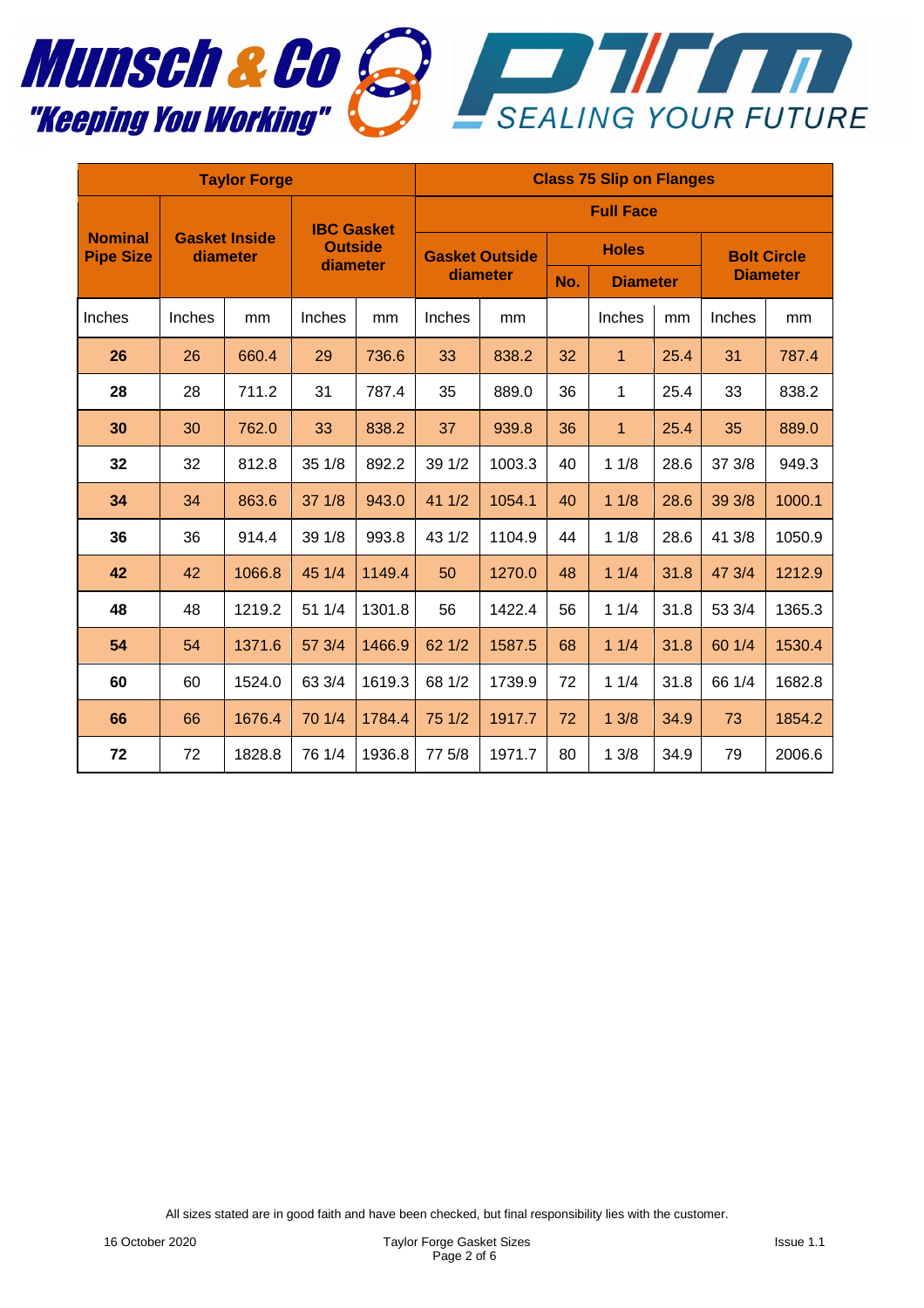



| <b>Taylor Forge</b>                |                                  |        |                            |        | <b>Class 125</b>                  |        |              |                 |      |                    |        |  |
|------------------------------------|----------------------------------|--------|----------------------------|--------|-----------------------------------|--------|--------------|-----------------|------|--------------------|--------|--|
|                                    |                                  |        | <b>IBC Gasket</b>          |        | <b>Full Face</b>                  |        |              |                 |      |                    |        |  |
| <b>Nominal</b><br><b>Pipe Size</b> | <b>Gasket Inside</b><br>diameter |        | <b>Outside</b><br>diameter |        | <b>Gasket Outside</b><br>diameter |        | <b>Holes</b> |                 |      | <b>Bolt Circle</b> |        |  |
|                                    |                                  |        |                            |        |                                   |        | No.          | <b>Diameter</b> |      | <b>Diameter</b>    |        |  |
| Inches                             | Inches                           | mm     | Inches                     | mm     | Inches                            | mm     |              | Inches          | mm   | Inches             | mm     |  |
| 26                                 | 26 1/4                           | 666.8  | 30 3/8                     | 771.5  | 34 1/4                            | 870.0  | 24           | 13/8            | 34.9 | 31 3/4             | 806.5  |  |
| 28                                 | 28 1/4                           | 717.6  | 32 5/8                     | 828.7  | 36 1/2                            | 927.1  | 28           | 13/8            | 34.9 | 34                 | 863.6  |  |
| 30                                 | 30 1/4                           | 768.4  | 34 5/8                     | 879.5  | 38 3/4                            | 984.3  | 28           | 13/8            | 34.9 | 36                 | 914.4  |  |
| 32                                 | 32 1/4                           | 819.2  | 36 7/8                     | 936.6  | 41 3/4                            | 1060.5 | 28           | 15/8            | 41.3 | 38 1/2             | 977.9  |  |
| 34                                 | 34 1/4                           | 870.0  | 38 7/8                     | 987.4  | 43 3/4                            | 1111.3 | 32           | 15/8            | 41.3 | 40 1/2             | 1028.7 |  |
| 36                                 | 36 1/4                           | 920.8  | 41 1/8                     | 1044.6 | 46                                | 1168.4 | 32           | 15/8            | 41.3 | 42 3/4             | 1085.9 |  |
| 38                                 | 38 1/4                           | 971.6  | 43 5/8                     | 1108.1 | 48 3/4                            | 1238.3 | 32           | 15/8            | 41.3 | 45 1/4             | 1149.4 |  |
| 40                                 | 40 1/4                           | 1022.4 | 45 5/8                     | 1158.9 | 50 3/4                            | 1289.1 | 36           | 15/8            | 41.3 | 47 1/4             | 1200.2 |  |
| 42                                 | 42 1/4                           | 1073.2 | 47 7/8                     | 1216.0 | 53                                | 1346.2 | 36           | 15/8            | 41.3 | 49 1/2             | 1257.3 |  |
| 44                                 | 44 1/4                           | 1124.0 | 50 1/8                     | 1273.2 | 55 1/4                            | 1403.4 | 40           | 15/8            | 41.3 | 51 3/4             | 1314.5 |  |
| 46                                 | 46 1/4                           | 1174.8 | 52 1/8                     | 1324.0 | 57 1/4                            | 1454.2 | 40           | 15/8            | 41.3 | 53 3/4             | 1365.3 |  |
| 48                                 | 48 1/4                           | 1225.6 | 54 3/8                     | 1381.1 | 59 1/2                            | 1511.3 | 44           | 15/8            | 41.3 | 56                 | 1422.4 |  |
| 50                                 | 50 1/4                           | 1276.4 | 56 3/8                     | 1431.9 | 61 3/4                            | 1568.5 | 44           | 17/8            | 47.6 | 58 1/4             | 1479.6 |  |
| 52                                 | 52 1/4                           | 1327.2 | 58 5/8                     | 1489.1 | 64                                | 1625.6 | 44           | 17/8            | 47.6 | 60 1/2             | 1536.7 |  |
| 54                                 | 54 1/4                           | 1378.0 | 60 7/8                     | 1546.2 | 66 3/4                            | 1695.5 | 44           | 17/8            | 47.6 | 62 3/4             | 1593.9 |  |
| 60                                 | 60 1/4                           | 1530.4 | 67 3/8                     | 1711.3 | 73                                | 1854.2 | 52           | 17/8            | 47.6 | 69 1/4             | 1759.0 |  |
| 66                                 | 66 1/4                           | 1682.8 | 74 1/8                     | 1882.8 | 80                                | 2032.0 | 52           | 17/8            | 47.6 | 76                 | 1930.4 |  |
| 72                                 | 72 1/4                           | 1835.2 | 80 5/8                     | 2047.9 | 86 1/2                            | 2197.1 | 60           | 17/8            | 47.6 | 82 1/2             | 2095.5 |  |
| 84                                 | 84 1/4                           | 2140.0 | 93 3/8                     | 2371.7 | 99 3/4                            | 2533.7 | 64           | 21/8            | 54.0 | 95 1/2             | 2425.7 |  |
| 96                                 | 96 1/4                           | 2444.8 | 106 1/8                    | 2695.6 | 113 1/4                           | 2876.6 | 68           | 23/8            | 60.3 | 108 1/2            | 2755.9 |  |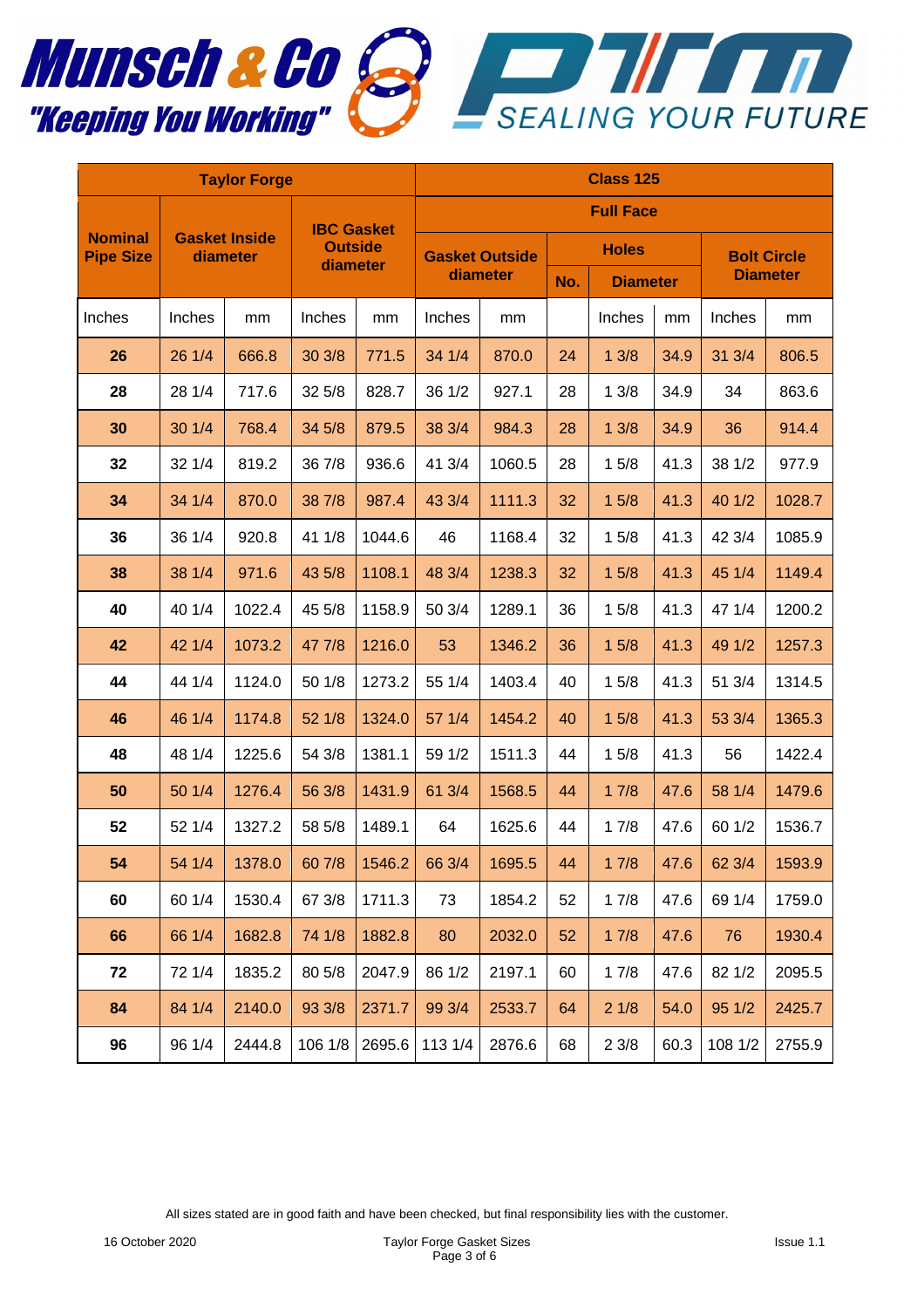



| <b>Taylor Forge</b>                |                                  |        |                   |                | <b>Class 175</b> |                       |     |                 |      |                 |                    |  |
|------------------------------------|----------------------------------|--------|-------------------|----------------|------------------|-----------------------|-----|-----------------|------|-----------------|--------------------|--|
|                                    |                                  |        | <b>IBC Gasket</b> |                | <b>Full Face</b> |                       |     |                 |      |                 |                    |  |
| <b>Nominal</b><br><b>Pipe Size</b> | <b>Gasket Inside</b><br>diameter |        |                   | <b>Outside</b> |                  | <b>Gasket Outside</b> |     | <b>Holes</b>    |      |                 | <b>Bolt Circle</b> |  |
|                                    |                                  |        | diameter          |                | diameter         |                       | No. | <b>Diameter</b> |      | <b>Diameter</b> |                    |  |
| Inches                             | Inches                           | mm     | Inches            | mm             | Inches           | mm                    |     | Inches          | mm   | Inches          | mm                 |  |
| 26                                 | 26                               | 660.4  | 29                | 736.6          | 311/2            | 800.1                 | 28  | 7/8             | 22.2 | 29 7/8          | 758.8              |  |
| 28                                 | 28                               | 711.2  | 31                | 787.4          | 33 1/2           | 850.9                 | 28  | 7/8             | 22.2 | 31 7/8          | 809.6              |  |
| 30                                 | 30                               | 762.0  | 33 1/4            | 844.6          | 35 3/4           | 908.1                 | 36  | 7/8             | 22.2 | 34 1/8          | 866.8              |  |
| 32                                 | 32                               | 812.8  | 35 1/4            | 895.4          | 37 3/4           | 958.9                 | 36  | 7/8             | 22.2 | 36 1/8          | 917.6              |  |
| 34                                 | 34                               | 863.6  | 37 3/8            | 949.3          | 40 1/4           | 1022.4                | 36  | 1               | 25.4 | 38 3/8          | 974.7              |  |
| 36                                 | 36                               | 914.4  | 39 3/8            | 1000.1         | 42 1/4           | 1073.2                | 36  | 1               | 25.4 | 40 3/8          | 1025.5             |  |
| 38                                 | 38                               | 965.2  | 41 3/8            | 1050.9         | 44 1/4           | 1124.0                | 36  | $\mathbf{1}$    | 25.4 | 42 3/8          | 1076.3             |  |
| 40                                 | 40                               | 1016.0 | 43 3/8            | 1101.7         | 46 1/4           | 1174.8                | 40  | 1               | 25.4 | 44 3/8          | 1127.1             |  |
| 42                                 | 42                               | 1066.8 | 45 3/4            | 1162.1         | 49               | 1244.6                | 40  | 11/8            | 28.6 | 46 7/8          | 1190.6             |  |
| 44                                 | 44                               | 1117.6 | 47 3/4            | 1212.9         | 51               | 1295.4                | 40  | 11/8            | 28.6 | 48 7/8          | 1241.4             |  |
| 46                                 | 46                               | 1168.4 | 49 3/4            | 1263.7         | 53               | 1346.2                | 40  | 11/8            | 28.6 | 50 7/8          | 1292.2             |  |
| 48                                 | 48                               | 1219.2 | 51 3/4            | 1314.5         | 55               | 1397.0                | 44  | 11/8            | 28.6 | 52 7/8          | 1343.0             |  |
| 50                                 | 50                               | 1270.0 | 53 3/4            | 1365.3         | 57               | 1447.8                | 44  | 11/8            | 28.6 | 54 7/8          | 1393.8             |  |
| 52                                 | 52                               | 1320.8 | 56                | 1422.4         | 59 1/2           | 1511.3                | 44  | 11/4            | 31.8 | 57 1/4          | 1454.2             |  |
| 54                                 | 54                               | 1371.6 | 58                | 1473.2         | 611/2            | 1562.1                | 44  | 11/4            | 31.8 | 59 1/4          | 1505.0             |  |
| 60                                 | 60                               | 1524.0 | 64                | 1625.6         | 67 1/2           | 1714.5                | 48  | 11/4            | 31.8 | 65 1/4          | 1657.4             |  |
| 66                                 | 66                               | 1676.4 | 70                | 1778.0         | 73 1/2           | 1866.9                | 56  | 11/4            | 31.8 | 71 1/4          | 1809.8             |  |
| 72                                 | 72                               | 1828.8 | 76 1/2            | 1943.1         | 80               | 2032.0                | 64  | 11/4            | 31.8 | 77 3/4          | 1974.9             |  |
| 84                                 | 84                               | 2133.6 | 90 1/8            | 2289.2         | 94               | 2387.6                | 72  | 13/8            | 34.9 | 911/2           | 2324.1             |  |
| 96                                 | 96                               | 2438.4 | 102 1/8           | 2594.0         | 106              | 2692.4                | 88  | 13/8            | 34.9 | 103 1/2         | 2628.9             |  |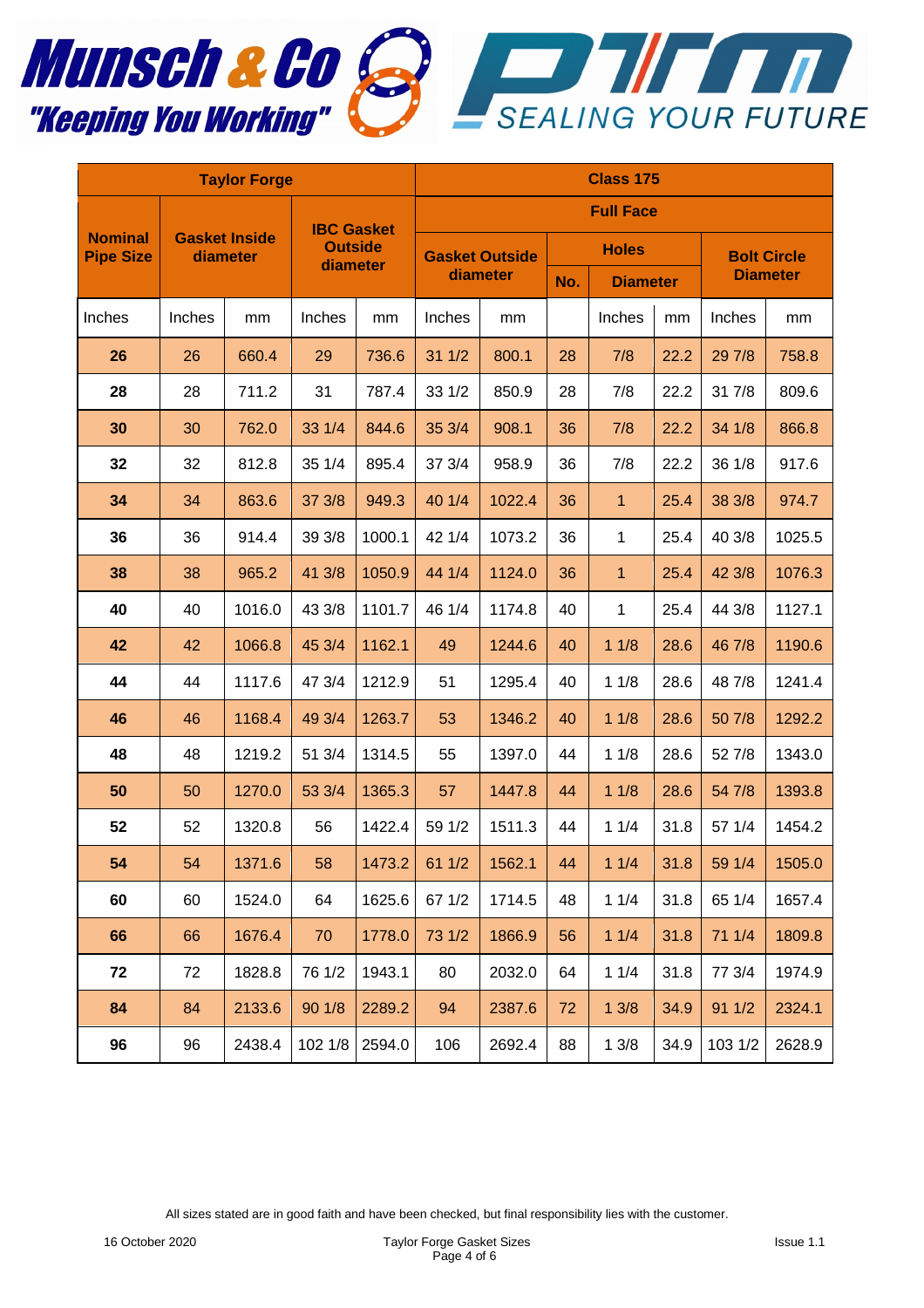

| <b>Taylor Forge</b>                |                                  |        |                                                 |        | <b>Class 250</b>                  |        |              |                 |      |                    |        |  |
|------------------------------------|----------------------------------|--------|-------------------------------------------------|--------|-----------------------------------|--------|--------------|-----------------|------|--------------------|--------|--|
|                                    | <b>Gasket Inside</b><br>diameter |        | <b>IBC Gasket</b><br><b>Outside</b><br>diameter |        | <b>Full Face</b>                  |        |              |                 |      |                    |        |  |
| <b>Nominal</b><br><b>Pipe Size</b> |                                  |        |                                                 |        | <b>Gasket Outside</b><br>diameter |        | <b>Holes</b> |                 |      | <b>Bolt Circle</b> |        |  |
|                                    |                                  |        |                                                 |        |                                   |        | No.          | <b>Diameter</b> |      | <b>Diameter</b>    |        |  |
| Inches                             | Inches                           | mm     | Inches                                          | mm     | Inches                            | mm     |              | Inches          | mm   | Inches             | mm     |  |
| 26                                 | 26 1/4                           | 666.8  | 325/8                                           | 828.7  | 38 1/4                            | 971.6  | 28           | 17/8            | 47.6 | 34 1/2             | 876.3  |  |
| 28                                 | 28 1/4                           | 717.6  | 35 1/8                                          | 892.2  | 40 3/4                            | 1035.1 | 28           | 17/8            | 47.6 | 37                 | 939.8  |  |
| 30                                 | 301/4                            | 768.4  | 37 3/8                                          | 949.3  | 43                                | 1092.2 | 28           | 17/8            | 47.6 | 39 1/4             | 997.0  |  |
| 32                                 | 321/4                            | 819.2  | 39 5/8                                          | 1006.5 | 45 1/4                            | 1149.4 | 28           | 17/8            | 47.6 | 41 1/2             | 1054.1 |  |
| 34                                 | 34 1/4                           | 870.0  | 41 5/8                                          | 1057.3 | 47 1/2                            | 1206.5 | 28           | 17/8            | 47.6 | 43 1/2             | 1104.9 |  |
| 36                                 | 36 1/4                           | 920.8  | 43 7/8                                          | 1114.4 | 50                                | 1270.0 | 32           | 21/8            | 54.0 | 46                 | 1168.4 |  |
| 38                                 | 38 1/4                           | 971.6  | 45 7/8                                          | 1165.2 | 52 1/4                            | 1327.2 | 32           | 21/8            | 54.0 | 48                 | 1219.2 |  |
| 40                                 | 40 1/4                           | 1022.4 | 48 1/8                                          | 1222.4 | 54 1/2                            | 1384.3 | 36           | 21/8            | 54.0 | 50 1/4             | 1276.4 |  |
| 42                                 | 42 1/4                           | 1073.2 | 50 5/8                                          | 1285.9 | 57                                | 1447.8 | 36           | 21/8            | 54.0 | 52 3/4             | 1339.9 |  |
| 44                                 | 44 1/4                           | 1124.0 | 52 7/8                                          | 1343.0 | 59 1/4                            | 1505.0 | 36           | 21/8            | 54.0 | 55                 | 1397.0 |  |
| 46                                 | 46 1/4                           | 1174.8 | 55 1/8                                          | 1400.2 | 61 1/2                            | 1562.1 | 40           | 21/8            | 54.0 | 57 1/4             | 1454.2 |  |
| 48                                 | 48 1/4                           | 1225.6 | 58 5/8                                          | 1489.1 | 65                                | 1651.0 | 40           | 21/8            | 54.0 | 60 3/4             | 1543.1 |  |